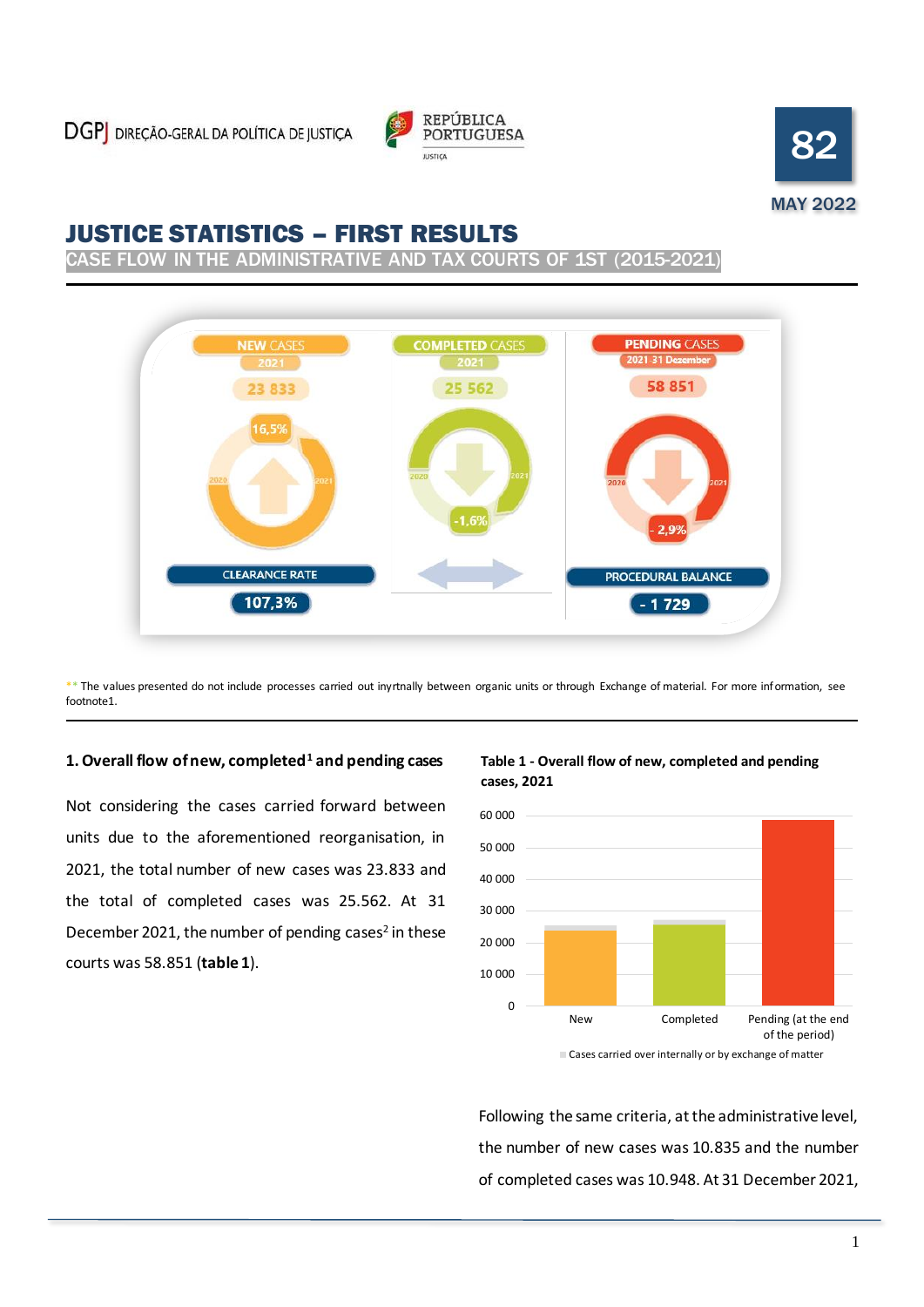

the number of pending administrative cases was 20.296. Regarding fiscal matters, the number of new cases was 12.998 and the number of completed cases was 14.614. At 31 December 2021, the number of pending fiscal cases was 38.555 (**table 2**).



embargoes/oppositions, 17.2% to administrative appeals and 4.1 % to administrative actions (**table 4**).



**Table 4 - Pending fiscal cases, by type, 2021**

# **2. Most representative procedural types in administrative and fiscal matters**

With respect to the most representative types of pending administrative cases, in 2021, it is possible to affirm that 88.0% corresponded to administrative actions, 2.6% to enforcement actions, 2.6% to urgent cases and 2.0% to precautionary proceedings (**table 3**).

Considering the most representative types of pending fiscal cases in 2021, it is possible to affirm that 39.9% corresponded to challenge proceedings, 35.4% to



#### JUSTICE STATISTICS - FIRST RESULTS

CASE FLOW IN THE ADMINISTRATIVE AND TAX COURTS OF 1ST (2015-2021)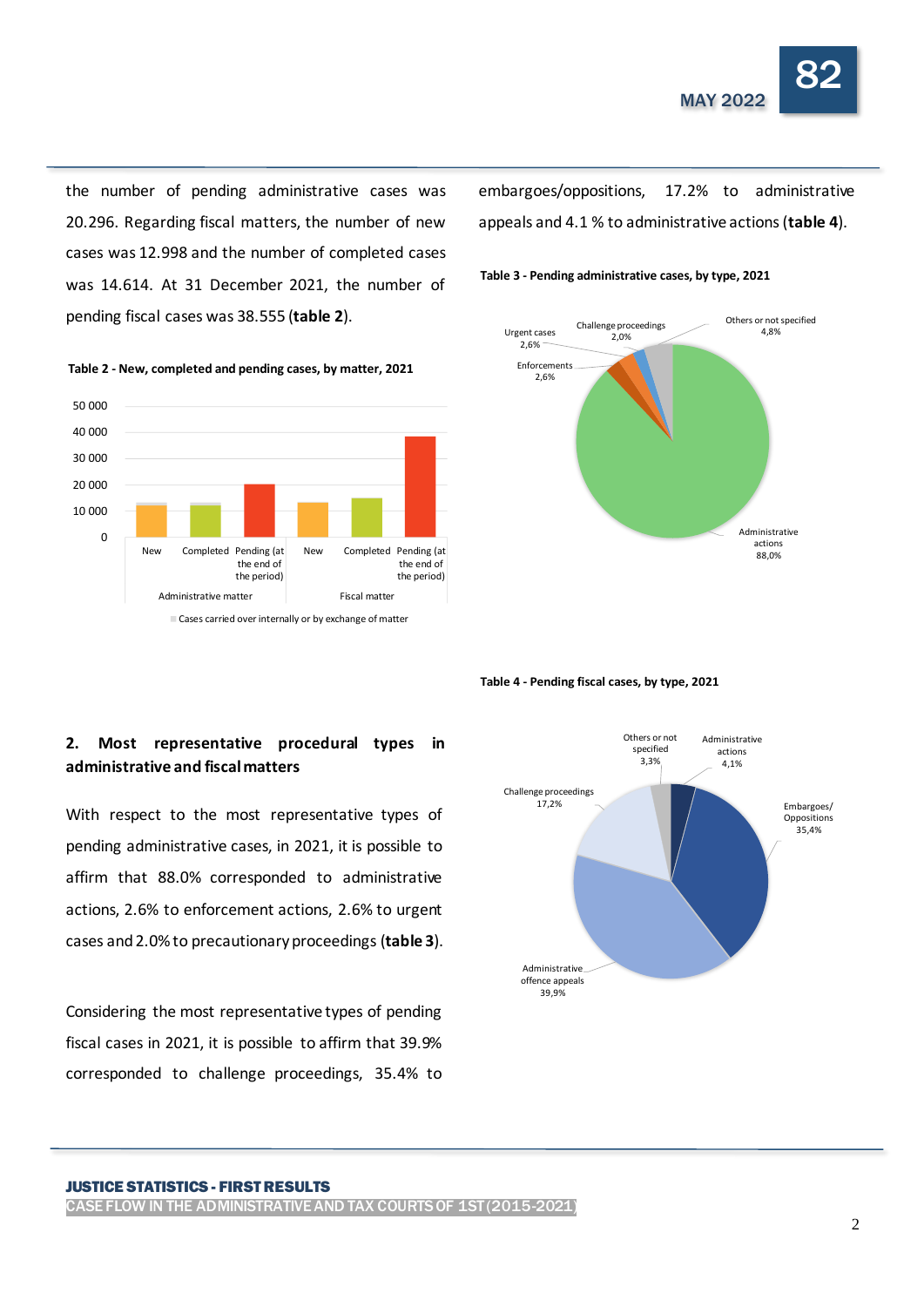

## **3. Procedural balance, clearance rate and disposition time, by subject, 2015-2021**

In 2021, the number of completed cases was higher than the number of new cases<sup>1</sup> (table 5). The favourable balance of 113 less administrative cases and 1.616 less fiscal cases (in a total of 1.729 less cases) justifies the decrease in the pendency of administrative cases of 0.6% and a decrease of 4.0% in fiscal cases, corresponding to an overall decrease in pendency of 2.9%. In 2020, the overall decrease in the pendency of 8.4% was due to the decrease of the pendency by around 5.2% in administrative cases and of around 9.9% in the fiscal cases.

**Table 5 - Procedural balance (new cases - completed cases), by matter, 2015-2021**



The clearance rate<sup>3</sup> (**table 6**), which measures the capacity of the system in a given year to meet the demand during the same period, in 2021 was of 101.0% for the administrative cases and of 112.4% for the fiscal cases (corresponding to an overall value of 107.3%).





In turn, the disposition time<sup>4</sup> (**table 7**), an indicator that measures the time that would be necessary to complete all the cases that are pending at the end of a given period, considering the rhythm of work accomplished in that same period, in 2021 was of 676 days for the administrative cases and 962 days for the fiscal cases (corresponding to an overall value of 840 days).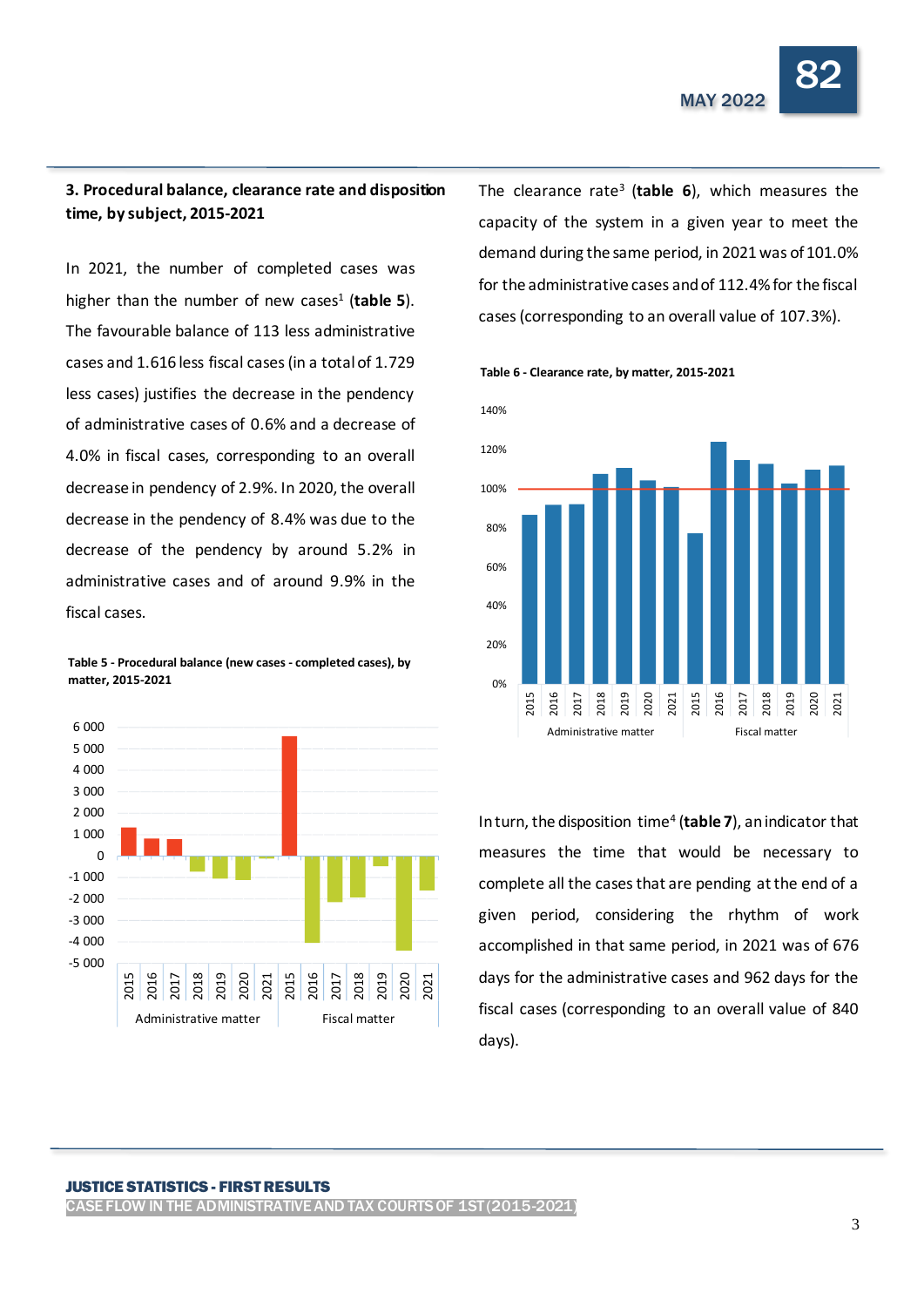



**Table 7 - Disposition time, by matter, 2015-2021**

**Table 8 - Average duration (in months) of the completed cases in the administrative and fiscal courts of 1st instance, by matter, 2020-2021**



# **4. Average duration of the completed cases in the administrative and fiscal courts of 1st instance, by matter, 2019-2021**

The average duration<sup>5</sup> of the completed cases in the administrative and fiscal courts of 1<sup>st</sup> instance increased by one month, between 2020 and 2021. In the administrative matter, during the period in question, remained unchanged at 31 months. In fiscal matters, there was an increase in the average duration of the completed cases from 48 to 50months (**table 8**).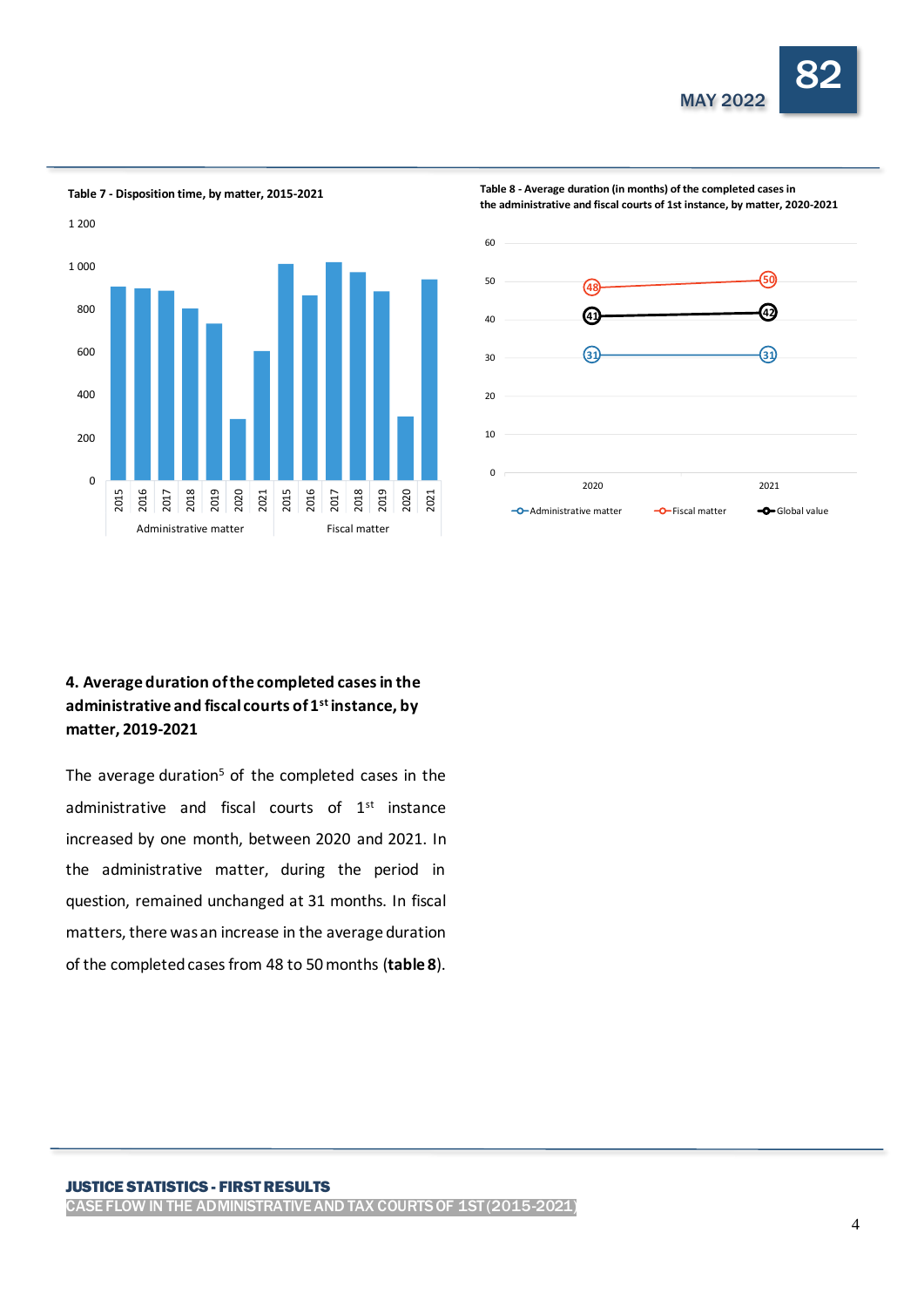### *Footnotes:*

 $1$  In 2021 there were 25.401 new cases and 27.130 completed cases. However, of these totals, only 23.833 new cases and 25.562 completed cases corresponded to real movements of the beginning and end of cases. The remaining 1.568 cases refer to cases that were internally transferred between units, namely due to the establishment of specialised courts in September 2021, or that were subject to changes in the subject matter. These 1.568 cases were not considered in the calculation of the annual variations of new and completed cases, the clearance rate or the disposition time.

<sup>2</sup> 2 The pending cases correspond to cases that have not yet received the final decision in the form of judgment, sentence or order, in their respective instance, regardless of res judicata. These cases are thus awaiting the practice of acts or diligences by the court, the parties or other entities and may also, in certain types of cases, wait for certain facts to occur or the expiration of a time. A suspended case is, for example, a pending case, irrespective of the cause of suspension. A pending case is not necessarily a case in delay, such as the case of those being handled within the legal timelines.

<sup>3</sup> The clearance rate corresponds to the ratio of the total volume of cases completed over the total volume of new cases entered. Being equal to 100%, the volume of new cases was equal to the one of the completed ones, therefore, the variation of the pendency is null. If it is higher than 100%, a recovery of the pendency occurred. The higher this indicator, the greater will be the recovery of the pending in that year. If it is lower than 100%, the volume of new cases was higher than the one of the completed cases, therefore generating pendency. The figures presented are always net, and do not include cases transferred between organic units or by exchange of subject matter. Given the high volume of cases carried forward, the figures presented herein are different from those contained in the reports of the Justice Statistics Information System.

<sup>4</sup> The disposition time is an indicator that measures, in days, the time that would be required to complete all the processes that are pending at the end of a particular period based on the rate of work done in the same time interval, i.e., the number of completed cases in this period. Applied to a full year, this indicator is the multiplication by 365 (number of days in a year) of the total of pending cases at the end of the quarter divided by the total number of completed cases during that same period of time. The figures presented are always net, and do not include cases transferred between organic units or by exchange of subject matter. Given the high volume of cases carried forward, the figures presented herein are significantly different from those contained in the reports of the Justice Statistics Information System.

<sup>5</sup> The average duration of a completed case in the court is the period of time between the date of its beginning and the date in which the case was completed, even if it was redistributed, i.e., between the date of commencement of the case in the court where it entered and the date of completion of the case in this or in another court to which it was redistributed. The concept of average duration used in this statistical highlight corresponds to the also called duration of the initial case, by adding the duration in the various courts by where it passed. The average duration of completed cases corresponds to the average duration of cases completed in the year in question, and can therefore be determined by the completion of older cases.

### *Framing notes:*

The data presented were collected from the computer system of the administrative and fiscal courts, representing the status of the cases registered in that system.

The data for 2021 are of a provisional nature and may be altered as a result of quality control and updates made to the computer system of the administrative and fiscal courts.

CASE FLOW IN THE ADMINISTRATIVE AND TAX COURTS OF 1ST (2015-2021)